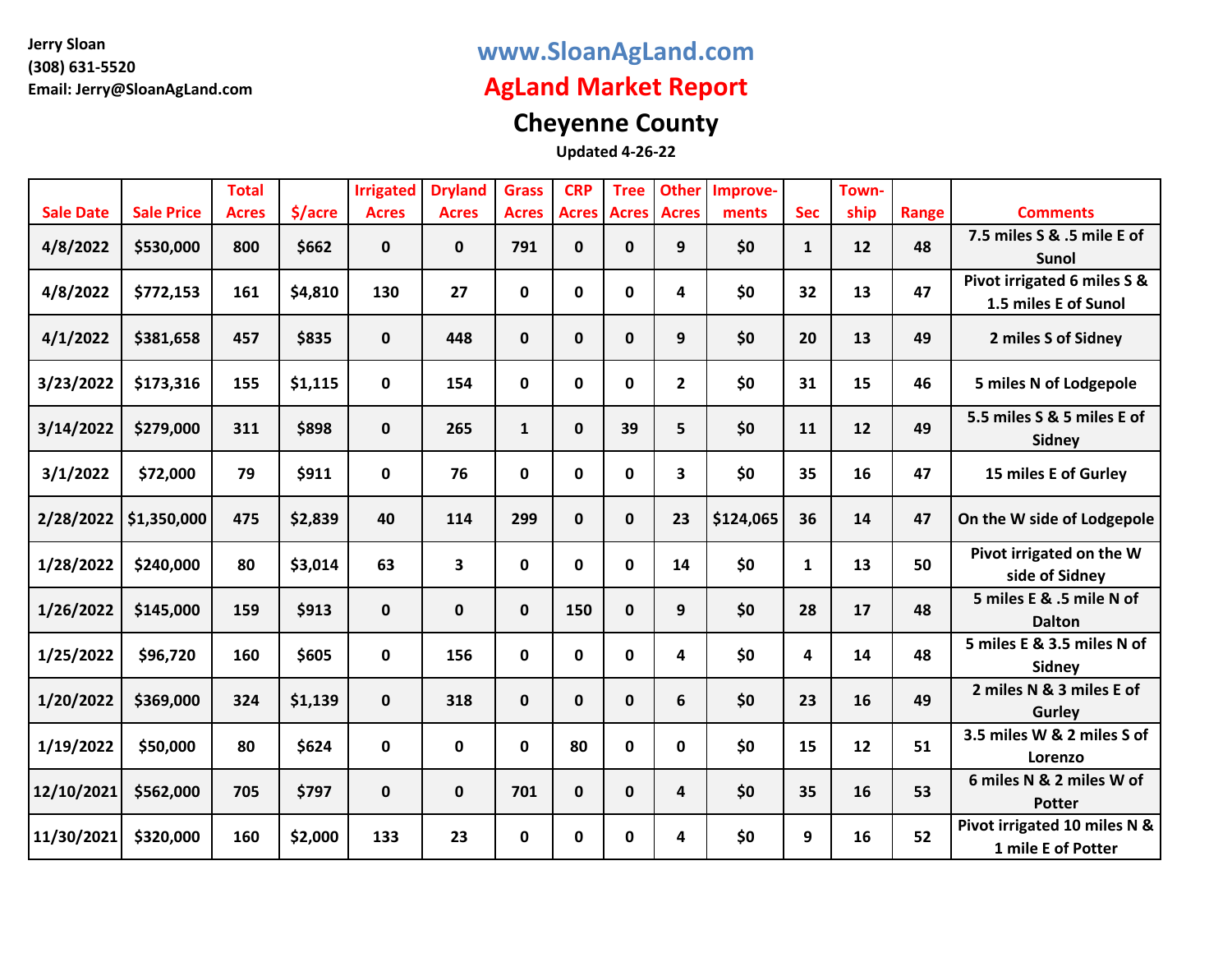### **www.SloanAgLand.com**

## **AgLand Market Report**

# **Cheyenne County**

| <b>Sale Date</b> | <b>Sale Price</b> | <b>Total</b><br><b>Acres</b> | \$/acre | <b>Irrigated</b><br><b>Acres</b> | <b>Dryland</b><br><b>Acres</b> | <b>Grass</b><br><b>Acres</b> | <b>CRP</b><br><b>Acres</b> | <b>Tree</b><br><b>Acres</b> | <b>Other</b><br><b>Acres</b> | Improve-<br>ments | <b>Sec</b>              | Town-<br>ship | Range | <b>Comments</b>                            |
|------------------|-------------------|------------------------------|---------|----------------------------------|--------------------------------|------------------------------|----------------------------|-----------------------------|------------------------------|-------------------|-------------------------|---------------|-------|--------------------------------------------|
| 11/17/2021       | \$580,000         | 901                          | \$644   | $\mathbf{0}$                     | 220                            | 549                          | $\mathbf 0$                | 0                           | 132                          | \$63,160          | 22                      | 14            | 50    | 2 miles NW of Sidney                       |
|                  |                   |                              |         |                                  |                                |                              |                            |                             |                              |                   |                         |               |       |                                            |
| 11/1/2021        | \$136,000         | 159                          | \$858   | $\mathbf 0$                      | $\mathbf 0$                    | $\mathbf 0$                  | 159                        | $\mathbf 0$                 | $\mathbf{0}$                 | \$0               | 21                      | 16            | 52    | 8 miles N of Potter                        |
| 10/29/2021       | \$135,900         | 152                          | \$893   | $\mathbf 0$                      | 147                            | $\mathbf 0$                  | $\pmb{0}$                  | 0                           | 5                            | \$33,990          | $\overline{\mathbf{3}}$ | 16            | 50    | 1 mile S & 3 miles W of<br><b>Dalton</b>   |
| 10/15/2021       | \$189,750         | 233                          | \$813   | $\mathbf 0$                      | 226                            | 0                            | $\mathbf 0$                | $\mathbf 0$                 | 8                            | \$0               | $\overline{2}$          | 16            | 51    | 1 mile S & 9 miles W of<br><b>Dalton</b>   |
| 10/6/2021        | \$500,000         | 150                          | \$3,334 | 121                              | $\mathbf 0$                    | $\overline{a}$               | 20                         | 0                           | 5                            | \$0               | 19                      | 15            | 46    | Pivot irrigated 7 miles N of<br>Lodgepole  |
| 10/4/2021        | \$430,000         | 603                          | \$714   | $\mathbf 0$                      | 0                              | $\mathbf 0$                  | 567                        | $\mathbf 0$                 | 35                           | \$1,260           | 19                      | 15            | 49    | 7 miles N of Sidney                        |
| 9/30/2021        | \$300,000         | 636                          | \$471   | $\mathbf 0$                      | 0                              | 5                            | 621                        | $\mathbf 0$                 | 10                           | \$285             | 19                      | 13            | 52    | 8.5 miles S of Potter                      |
| 9/15/2021        | \$276,500         | 273                          | \$1,013 | $\mathbf 0$                      | 270                            | $\mathbf 0$                  | $\mathbf 0$                | $\mathbf 0$                 | $\overline{\mathbf{3}}$      | \$0               | 16                      | 13            | 50    | 3.5 miles SW of Sidney                     |
| 9/11/2021        | \$115,000         | 155                          | \$741   | $\mathbf 0$                      | 135                            | 21                           | $\mathbf 0$                | $\mathbf 0$                 | $\mathbf{0}$                 | \$0               | 11                      | 15            | 49    | 2 miles S & 3 miles E of<br>Gurley         |
| 9/10/2021        | \$104,000         | 162                          | \$642   | $\mathbf 0$                      | 159                            | $\mathbf{1}$                 | $\mathbf 0$                | $\mathbf 0$                 | $\mathbf{2}$                 | \$0               | 8                       | 12            | 48    | 9 miles S & 2.5 miles W of<br><b>Sunol</b> |
| 8/30/2021        | \$241,500         | 325                          | \$744   | $\mathbf 0$                      | 315                            | $\mathbf 0$                  | $\mathbf 0$                | $\mathbf{0}$                | 9                            | \$0               | 21                      | 14            | 52    | 2.5 miles S & 1 mile E of<br><b>Potter</b> |
| 8/30/2021        | \$103,761         | 158                          | \$658   | $\mathbf 0$                      | $\mathbf 0$                    | $\mathbf 0$                  | 154                        | $\mathbf 0$                 | 4                            | \$0               | 3                       | 12            | 51    | 2.5 miles W & .5 miles S of<br>Lorenzo     |
| 8/26/2021        | \$45,000          | 80                           | \$563   | $\mathbf 0$                      | 79                             | $\mathbf 0$                  | $\mathbf 0$                | $\mathbf{0}$                | $\mathbf{1}$                 | \$0               | 20                      | 16            | 48    | 2 miles N & 6.5 miles E of<br>Gurley       |
| 8/20/2021        | \$134,000         | 168                          | \$797   | $\mathbf 0$                      | 161                            | $\mathbf 0$                  | $\mathbf 0$                | 0                           | $\overline{7}$               | \$195             | $\overline{2}$          | 14            | 50    | 2 miles W & 4 miles N of<br><b>Sidney</b>  |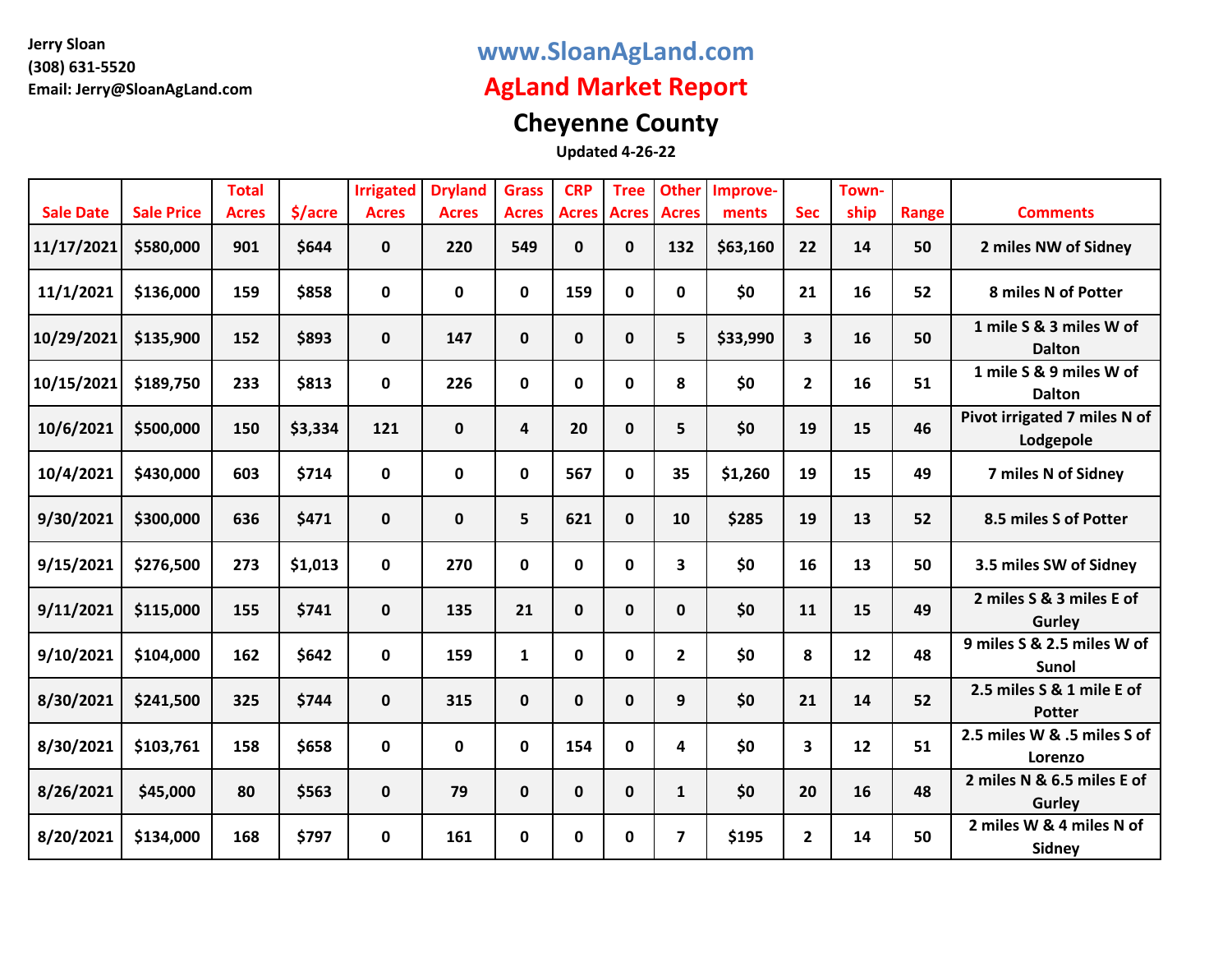### **www.SloanAgLand.com**

## **AgLand Market Report**

# **Cheyenne County**

|                  |                   | <b>Total</b> |         | <b>Irrigated</b> | <b>Dryland</b> | <b>Grass</b> | <b>CRP</b>     | <b>Tree</b>  | <b>Other</b>            | Improve- |                | Town- |       |                                                    |
|------------------|-------------------|--------------|---------|------------------|----------------|--------------|----------------|--------------|-------------------------|----------|----------------|-------|-------|----------------------------------------------------|
| <b>Sale Date</b> | <b>Sale Price</b> | <b>Acres</b> | \$/acre | <b>Acres</b>     | <b>Acres</b>   | <b>Acres</b> | <b>Acres</b>   | <b>Acres</b> | <b>Acres</b>            | ments    | <b>Sec</b>     | ship  | Range | <b>Comments</b>                                    |
| 8/19/2021        | \$179,400         | 157          | \$1,145 | $\mathbf{0}$     | 155            | $\mathbf{0}$ | $\mathbf 0$    | 0            | $\mathbf{2}$            | \$0      | 6              | 16    | 47    | 1 mile S & 11 miles E of<br><b>Dalton</b>          |
| 8/13/2021        | \$330,000         | 312          | \$1,059 | $\mathbf 0$      | 301            | 0            | $\mathbf 0$    | 0            | 11                      | \$0      | 31             | 17    | 49    | 2 miles W of Dalton                                |
| 8/13/2021        | \$300,000         | 317          | \$945   | $\mathbf 0$      | 0              | $\mathbf 0$  | 309            | $\mathbf 0$  | 8                       | \$0      | 34             | 16    | 51    | 9 miles W of Gurley                                |
| 8/9/2021         | \$256,000         | 321          | \$797   | $\mathbf 0$      | 317            | $\mathbf 0$  | $\mathbf 0$    | 0            | 4                       | \$0      | $\overline{2}$ | 14    | 48    | 2 miles W & 4 miles N of<br>Sunol                  |
| 7/28/2021        | \$384,000         | 644          | \$596   | $\mathbf 0$      | 640            | $\mathbf 0$  | $\mathbf 0$    | $\mathbf 0$  | $\overline{\mathbf{4}}$ | \$285    | 15             | 12    | 53    | 14 miles S of Potter                               |
| 7/23/2021        | \$93,000          | 161          | \$577   | 0                | 0              | 157          | $\pmb{0}$      | $\mathbf 0$  | 4                       | \$0      | 18             | 15    | 46    | 8 miles N of Lodgepole                             |
| 7/15/2021        | \$298,650         | 545          | \$548   | $\mathbf 0$      | 6              | 522          | $6\phantom{1}$ | $\mathbf 0$  | 11                      | \$2,400  | 34             | 15    | 49    | 1 mile E & 5.5 miles N of<br>Sidney                |
| 6/29/2021        | \$250,000         | 314          | \$796   | $\mathbf 0$      | 311            | $\mathbf 0$  | $\mathbf 0$    | 0            | $\mathbf{3}$            | \$155    | 13             | 12    | 49    | 6.5 miles S & 4.5 miles E of<br>Sidney             |
| 6/11/2021        | \$141,332         | 323          | \$437   | $\mathbf 0$      | 0              | $\mathbf 0$  | 321            | $\mathbf 0$  | $\overline{2}$          | \$0      | 25             | 14    | 52    | 4.5 miles S & 4 miles E of<br><b>Potter</b>        |
| 6/4/2021         | \$586,364         | 612          | \$958   | $\mathbf 0$      | 599            | 0            | $\mathbf 0$    | 0            | 13                      | \$1,890  | 29             | 17    | 51    | 12 miles W of Dalton                               |
| 6/4/2021         | \$900,000         | 318          | \$2,833 | 238              | 72             | $\mathbf{0}$ | $\mathbf 0$    | $\mathbf 0$  | $\overline{7}$          | \$270    | 18             | 15    | 51    | Pivot irrigated 3 miles N & 5<br>miles E of Potter |
| 6/2/2021         | \$90,000          | 165          | \$545   | $\mathbf 0$      | $\mathbf 0$    | 163          | $\mathbf 0$    | 0            | $\mathbf{2}$            | \$0      | 5              | 13    | 50    | 5 miles W of Sidney                                |
| 6/2/2021         | \$209,346         | 641          | \$327   | $\mathbf 0$      | 0              | $\mathbf{0}$ | 641            | $\mathbf 0$  | $\mathbf{0}$            | \$0      | 10             | 13    | 52    | 6.5 miles S & 2 miles E of<br><b>Potter</b>        |
| 5/27/2021        | \$233,920         | 320          | \$731   | $\mathbf 0$      | 308            | $\mathbf 0$  | $\mathbf 0$    | $\mathbf 0$  | 12                      | \$48,475 | 22             | 17    | 51    | 11 miles W & 1 mile N of<br><b>Dalton</b>          |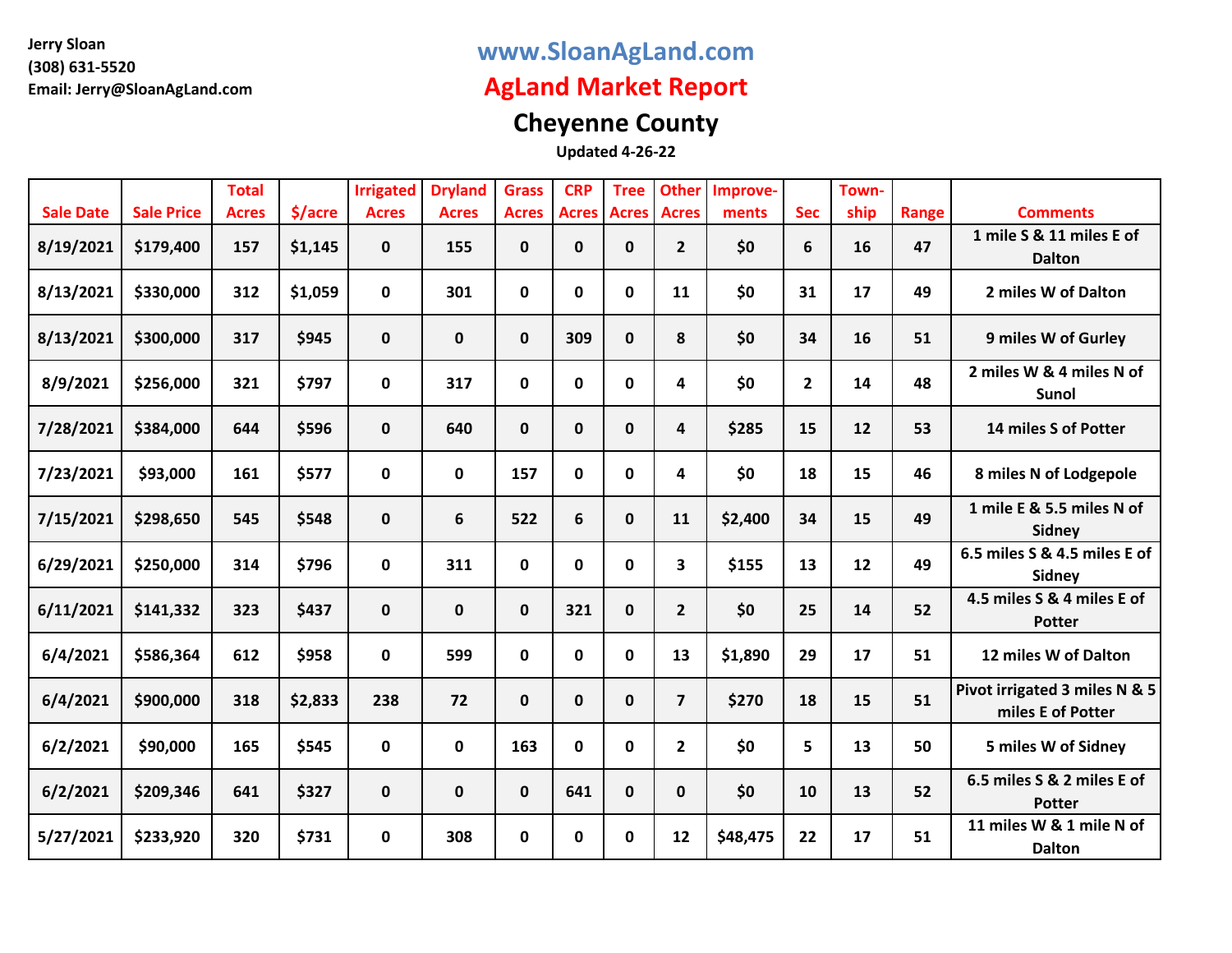### **www.SloanAgLand.com**

## **AgLand Market Report**

# **Cheyenne County**

|                  |                   | <b>Total</b> |         | <b>Irrigated</b> | <b>Dryland</b> | <b>Grass</b> | <b>CRP</b>   | <b>Tree</b>  | <b>Other</b>   | Improve- |              | Town- |       |                                                             |
|------------------|-------------------|--------------|---------|------------------|----------------|--------------|--------------|--------------|----------------|----------|--------------|-------|-------|-------------------------------------------------------------|
| <b>Sale Date</b> | <b>Sale Price</b> | <b>Acres</b> | \$/acre | <b>Acres</b>     | <b>Acres</b>   | <b>Acres</b> | <b>Acres</b> | <b>Acres</b> | <b>Acres</b>   | ments    | <b>Sec</b>   | ship  | Range | <b>Comments</b>                                             |
| 5/26/2021        | \$687,300         | 323          | \$2,125 | 266              | 55             | 0            | $\mathbf 0$  | 0            | $\mathbf{2}$   | \$0      | 24           | 16    | 49    | Pivot irrigated 3.5 miles S &<br><b>4 miles E of Dalton</b> |
| 5/7/2021         | \$250,000         | 235          | \$1,066 | $\mathbf 0$      | 229            | $\mathbf 0$  | $\pmb{0}$    | $\mathbf 0$  | 6              | \$905    | 18           | 14    | 46    | 2 miles N of Lodgepole                                      |
| 5/6/2021         | \$215,475         | 319          | \$676   | $\mathbf 0$      | 167            | 55           | 84           | $\mathbf 0$  | 13             | \$0      | 22           | 15    | 48    | 4.5 miles S & 8 miles E of<br>Gurley                        |
| 5/6/2021         | \$252,525         | 320          | \$789   | $\mathbf 0$      | 314            | $\mathbf 0$  | $\mathbf 0$  | $\mathbf 0$  | $\overline{7}$ | \$0      | 23           | 15    | 48    | 3.5 miles S & 9 miles E of<br>Gurley                        |
| 5/6/2021         | \$253,500         | 314          | \$807   | $\mathbf 0$      | 308            | $\mathbf 0$  | $\pmb{0}$    | $\mathbf{0}$ | 6              | \$0      | 22           | 15    | 48    | 3.5 miles S & 8 miles E of<br>Gurley                        |
| 4/29/2021        | \$115,000         | 136          | \$848   | $\mathbf{0}$     | 132            | 0            | $\mathbf 0$  | $\mathbf 0$  | 4              | \$0      | 27           | 17    | 49    | <b>NE side of Dalton</b>                                    |
| 4/15/2021        | \$75,000          | 155          | \$484   | $\mathbf 0$      | 87             | 36           | $\mathbf 0$  | $\mathbf 0$  | 32             | \$0      | 9            | 13    | 50    | 3 miles SW of Sidney                                        |
| 4/9/2021         | \$100,000         | 163          | \$614   | $\mathbf{0}$     | 161            | 0            | $\mathbf 0$  | $\mathbf 0$  | $\mathbf{2}$   | \$0      | 11           | 12    | 49    | 6 miles S & 4 miles E of<br>Sidney                          |
| 3/19/2021        | \$348,000         | 836          | \$416   | $\mathbf 0$      | 19             | 808          | $\mathbf 0$  | $\mathbf 0$  | 9              | \$0      | 29           | 14    | 46    | On the east side of<br>Lodgepole                            |
| 3/5/2021         | \$630,000         | 312          | \$2,017 | 248              | 46             | 18           | $\mathbf 0$  | $\mathbf 0$  | 0              | \$0      | 14           | 15    | 53    | 2 miles W & 4 miles N of<br><b>Potter</b>                   |
| 2/12/2021        | \$215,000         | 324          | \$665   | $\mathbf 0$      | 303            | $\mathbf{1}$ | 9            | $\mathbf{0}$ | 11             | \$0      | 19           | 14    | 49    | 1 miles N of Sidney                                         |
| 1/31/2021        | \$171,500         | 320          | \$536   | $\mathbf 0$      | $\mathbf 0$    | $\mathbf 0$  | 305          | $\mathbf 0$  | 14             | \$0      | 33           | 13    | 52    | 11 miles W of Lorenzo                                       |
| 1/27/2021        | \$70,000          | 80           | \$874   | $\mathbf 0$      | 0              | $\mathbf 0$  | 77           | $\mathbf 0$  | 3              | \$0      | 22           | 16    | 51    | 9 miles W & 1 mile N of<br>Gurley                           |
| 12/14/2020       | \$570,000         | 305          | \$1,868 | 214              | 49             | 41           | 0            | 0            | 1              | \$0      | $\mathbf{2}$ | 14    | 52    | Pivot irrigated 2.5 miles E of<br><b>Potter</b>             |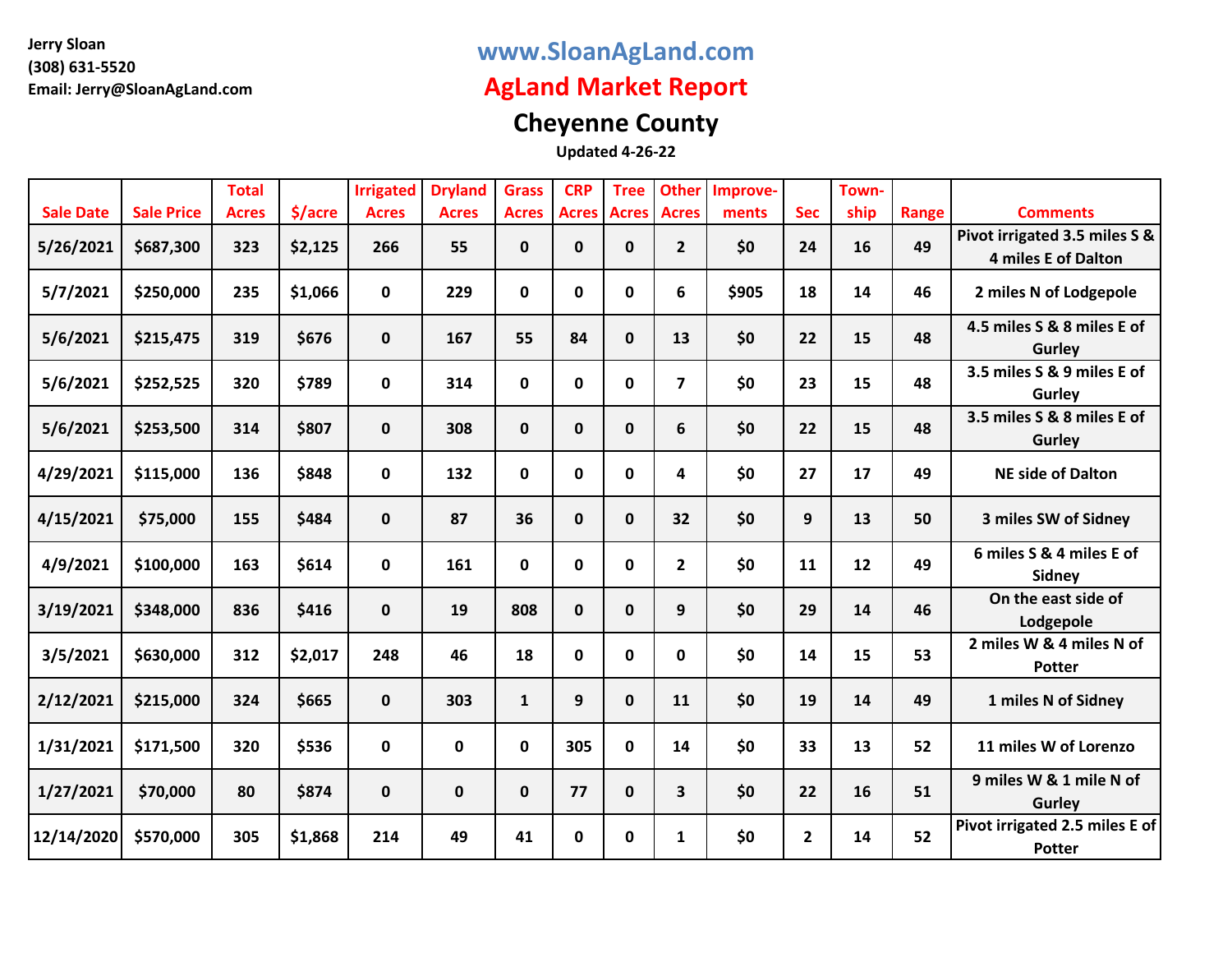### **www.SloanAgLand.com**

## **AgLand Market Report**

# **Cheyenne County**

|                  |                   | <b>Total</b> |         | <b>Irrigated</b> | <b>Dryland</b> | <b>Grass</b> | <b>CRP</b>              | <b>Tree</b>  | <b>Other</b>            | Improve- |              | Town- |       |                                             |
|------------------|-------------------|--------------|---------|------------------|----------------|--------------|-------------------------|--------------|-------------------------|----------|--------------|-------|-------|---------------------------------------------|
| <b>Sale Date</b> | <b>Sale Price</b> | <b>Acres</b> | \$/acre | <b>Acres</b>     | <b>Acres</b>   | <b>Acres</b> | <b>Acres</b>            | <b>Acres</b> | <b>Acres</b>            | ments    | <b>Sec</b>   | ship  | Range | <b>Comments</b>                             |
| 12/11/2020       | \$85,000          | 127          | \$669   | $\mathbf 0$      | 125            | $\mathbf 0$  | $\mathbf 0$             | 1            | $\mathbf{0}$            | \$0      | 24           | 14    | 50    | On the NW edge of Sidney                    |
| 12/11/2020       | \$103,500         | 159          | \$649   | $\mathbf 0$      | $\mathbf 0$    | 0            | 155                     | $\mathbf 0$  | 4                       | \$0      | 32           | 17    | 51    | 12.5 miles W of Dalton                      |
| 12/8/2020        | \$105,000         | 160          | \$656   | $\mathbf 0$      | 156            | $\mathbf 0$  | $\mathbf 0$             | $\mathbf{0}$ | 4                       | \$0      | 23           | 13    | 49    | 1.5 miles S & 3 miles E of<br>Sidney        |
| 10/30/2020       | \$125,000         | 160          | \$781   | $\mathbf 0$      | 160            | $\mathbf 0$  | $\mathbf 0$             | $\mathbf 0$  | $\mathbf{0}$            | \$0      | 24           | 16    | 49    | 1 mile N & 4.5 miles E of<br>Gurley         |
| 10/15/2020       | \$100,000         | 158          | \$632   | $\mathbf 0$      | 123            | $\mathbf 0$  | 32                      | $\mathbf 0$  | 4                       | \$0      | 5            | 12    | 51    | 5 miles W of Lorenzo                        |
| 10/15/2020       | \$105,263         | 159          | \$660   | $\mathbf 0$      | 157            | 0            | $\mathbf 0$             | $\mathbf 0$  | $\mathbf{2}$            | \$0      | 4            | 12    | 50    | 2 miles E of Lorenzo                        |
| 10/15/2020       | \$116,065         | 160          | \$725   | $\mathbf 0$      | 153            | $\mathbf 0$  | $\overline{\mathbf{z}}$ | $\mathbf 0$  | $\mathbf{0}$            | \$0      | 26           | 16    | 53    | 7.5 miles N & 2 miles W of<br><b>Potter</b> |
| 10/15/2020       | \$150,775         | 163          | \$925   | $\mathbf 0$      | 146            | $\mathbf 0$  | 15                      | 0            | $\mathbf{2}$            | \$0      | 24           | 16    | 53    | 8 miles N & 2 miles W of<br><b>Potter</b>   |
| 10/15/2020       | \$255,280         | 319          | \$800   | $\mathbf 0$      | 313            | $\mathbf 0$  | $\mathbf 0$             | $\mathbf 0$  | 6                       | \$0      | 13           | 16    | 53    | 9 miles N & 1 mile W of<br><b>Potter</b>    |
| 10/1/2020        | \$200,000         | 480          | \$417   | $\mathbf 0$      | 290            | 142          | 36                      | $\mathbf 0$  | 12                      | \$0      | $\mathbf{1}$ | 12    | 47    | 7 miles S of Lodgepole                      |
| 9/25/2020        | \$75,000          | 88           | \$852   | $\mathbf 0$      | 84             | $\mathbf 0$  | $\mathbf 0$             | $\mathbf{0}$ | 4                       | \$23,255 | 24           | 12    | 50    | 4.5 miles E & 3 miles S of<br>Lorenzo       |
| 9/18/2020        | \$185,000         | 322          | \$575   | $\mathbf 0$      | 309            | $\mathbf 0$  | $\mathbf 0$             | 6            | $\overline{\mathbf{z}}$ | \$0      | 26           | 15    | 52    | 1 mile N & 3 miles E of<br><b>Potter</b>    |
| 8/18/2020        | \$130,750         | 316          | \$413   | $\mathbf 0$      | 21             | 289          | $\mathbf 0$             | $\mathbf 0$  | 6                       | \$0      | 9            | 13    | 51    | 9 miles W of Sidney                         |
| 8/13/2020        | \$58,830          | 160          | \$368   | 0                | 0              | 13           | 147                     | 0            | 0                       | \$0      | $\mathbf{1}$ | 13    | 53    | 6.5 miles S & 1 mile W of<br><b>Potter</b>  |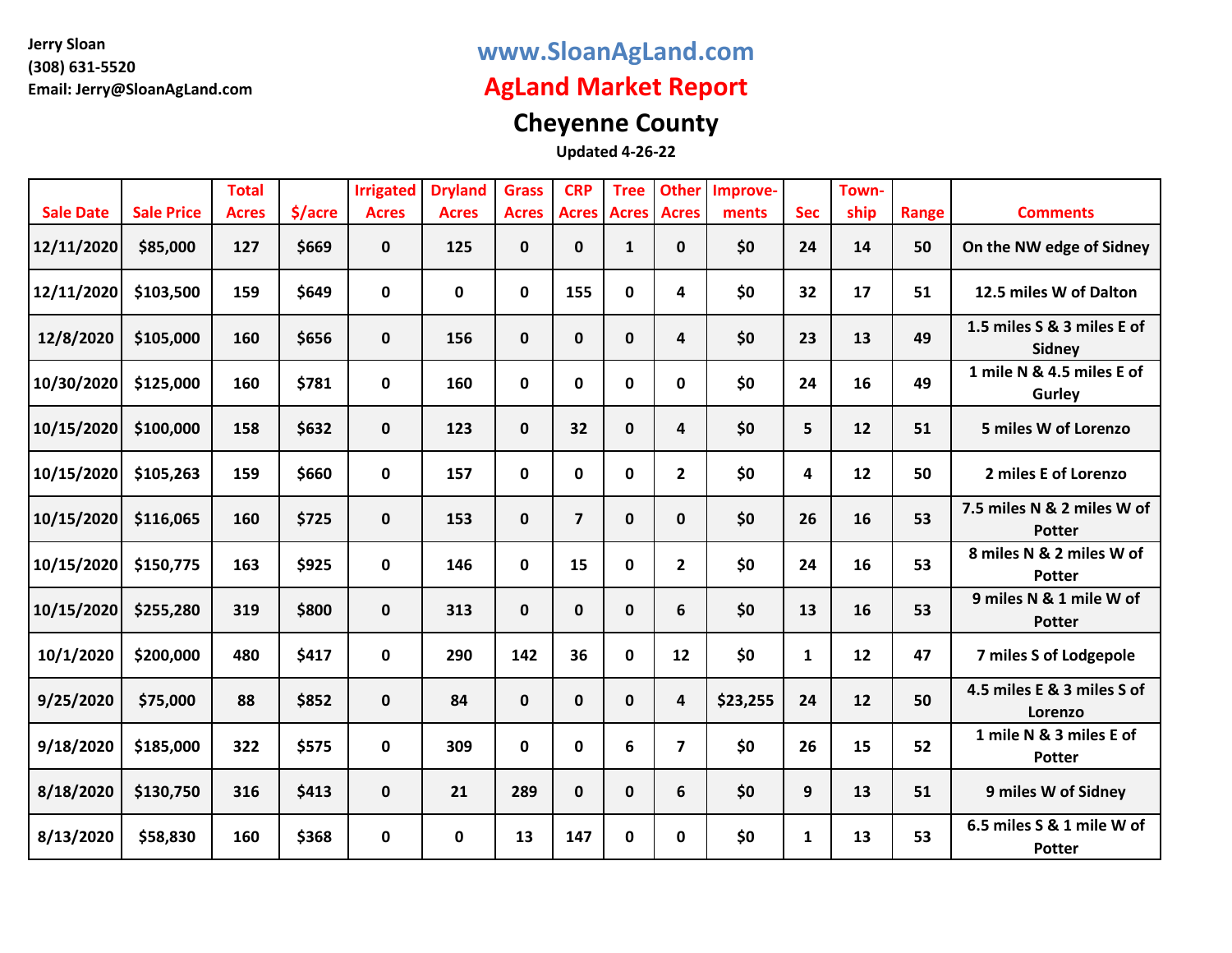### **www.SloanAgLand.com**

## **AgLand Market Report**

# **Cheyenne County**

|                  |                   | <b>Total</b> |         | <b>Irrigated</b> | <b>Dryland</b> | <b>Grass</b> | <b>CRP</b>              | <b>Tree</b>  | <b>Other</b>            | Improve-  |                | Town- |       |                                                       |
|------------------|-------------------|--------------|---------|------------------|----------------|--------------|-------------------------|--------------|-------------------------|-----------|----------------|-------|-------|-------------------------------------------------------|
| <b>Sale Date</b> | <b>Sale Price</b> | <b>Acres</b> | \$/acre | <b>Acres</b>     | <b>Acres</b>   | <b>Acres</b> | <b>Acres</b>            | <b>Acres</b> | <b>Acres</b>            | ments     | <b>Sec</b>     | ship  | Range | <b>Comments</b>                                       |
| 7/17/2020        | \$725,000         | 313          | \$2,318 | 242              | 16             | 29           | $\mathbf 0$             | 0            | 25                      | \$124,103 | 10             | 12    | 49    | 5.5 miles S & 2.5 miles E of<br><b>Sidney</b>         |
| 6/29/2020        | \$344,000         | 331          | \$1,040 | $\mathbf 0$      | 325            | 0            | $\pmb{0}$               | $\mathbf 0$  | 6                       | \$0       | 19             | 15    | 48    | 6 miles N & 5.5 miles E of<br>Sidney                  |
| 6/16/2020        | \$200,000         | 116          | \$1,723 | $\mathbf 0$      | 0              | 88           | $\mathbf 0$             | $\mathbf{0}$ | 29                      | \$135,230 | $\overline{2}$ | 13    | 50    | 1 mile W of Sidney                                    |
| 6/11/2020        | \$467,000         | 158          | \$2,956 | 130              | 24             | $\mathbf 0$  | $\pmb{0}$               | $\mathbf 0$  | 4                       | \$0       | 10             | 16    | 52    | Pivot irrigated 10 miles N &<br>2.5 miles E of Potter |
| 6/10/2020        | \$50,000          | 73           | \$687   | $\mathbf{0}$     | 72             | $\mathbf{0}$ | $\mathbf 0$             | 0            | $\mathbf{0}$            | \$0       | 35             | 13    | 50    | 2 miles E & .5 mile N of<br>Lorenzo                   |
| 6/1/2020         | \$467,754         | 680          | \$688   | $\mathbf 0$      | 639            | $\mathbf 0$  | $\pmb{0}$               | $\mathbf 0$  | 42                      | \$0       | 15             | 12    | 50    | 2 miles E & 2.5 miles S of<br>Lorenzo                 |
| 4/30/2020        | \$244,500         | 300          | \$816   | $\mathbf{0}$     | 0              | 6            | 292                     | 0            | $\overline{2}$          | \$0       | 18             | 16    | 48    | 3 miles S & 6 miles E of<br><b>Dalton</b>             |
| 4/23/2020        | \$288,908         | 393          | \$735   | 131              | 20             | 241          | $\mathbf 0$             | $\mathbf 0$  | $\mathbf{0}$            | \$0       | 5              | 13    | 46    | <b>Just SE of Lodgepole</b>                           |
| 4/21/2020        | \$124,000         | 155          | \$799   | $\mathbf 0$      | 150            | $\mathbf 0$  | $\mathbf 0$             | $\bf{0}$     | 5                       | \$0       | 8              | 13    | 48    | 4.5 miles E of Sidney                                 |
| 4/20/2020        | \$135,600         | 303          | \$448   | $\mathbf 0$      | 0              | 6            | 292                     | $\mathbf 0$  | 4                       | \$0       | $\mathbf{1}$   | 13    | 53    | 6.5 miles S & 1.5 miles W of<br><b>Potter</b>         |
| 4/17/2020        | \$134,400         | 293          | \$459   | $\mathbf 0$      | 0              | $\mathbf 0$  | 286                     | 0            | $\overline{\mathbf{z}}$ | \$0       | $\overline{2}$ | 13    | 53    | 6.5 miles S & 2 miles W of<br><b>Potter</b>           |
| 4/17/2020        | \$500,000         | 1,311        | \$381   | $\mathbf 0$      | 0              | 952          | 113                     | $\mathbf 0$  | 246                     | \$49,760  | 5              | 13    | 52    | 5.5 miles S of Potter                                 |
| 4/14/2020        | \$78,000          | 169          | \$463   | $\mathbf 0$      | 147            | 15           | $\overline{\mathbf{z}}$ | $\mathbf 0$  | $\mathbf{0}$            | \$0       | 6              | 14    | 52    | On the W side of Potter                               |
| 4/7/2020         | \$87,500          | 185          | \$473   | $\mathbf{0}$     | 0              | 0            | 185                     | 0            | 0                       | \$0       | 14             | 13    | 53    | 8.5 miles S & 2 miles W of<br><b>Potter</b>           |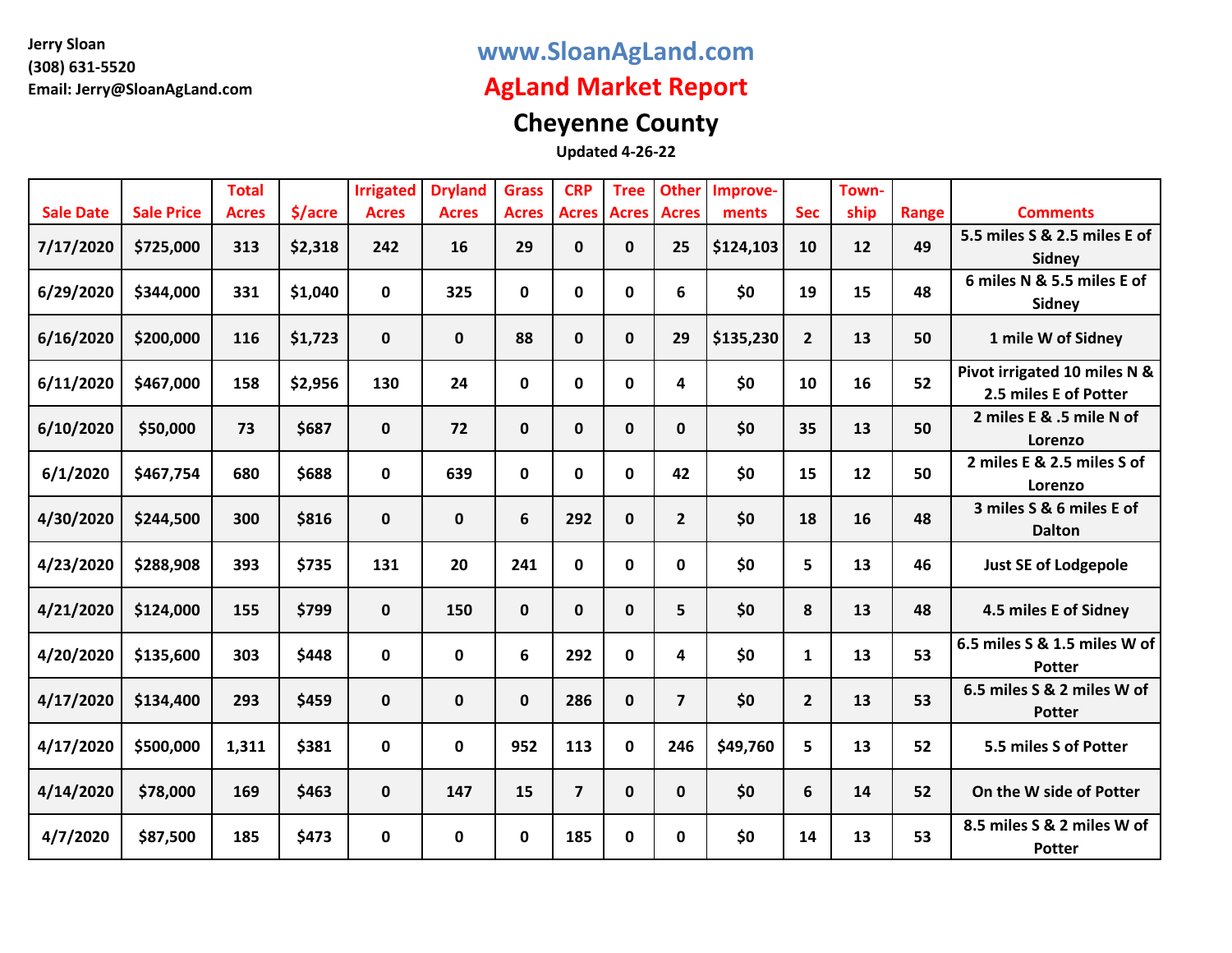### **www.SloanAgLand.com**

## **AgLand Market Report**

# **Cheyenne County**

|                  |                   | <b>Total</b> |         | <b>Irrigated</b> | <b>Dryland</b> | <b>Grass</b> | <b>CRP</b>  | <b>Tree</b>        | <b>Other</b>   | Improve- |            | Town- |       |                                                 |
|------------------|-------------------|--------------|---------|------------------|----------------|--------------|-------------|--------------------|----------------|----------|------------|-------|-------|-------------------------------------------------|
| <b>Sale Date</b> | <b>Sale Price</b> | <b>Acres</b> | \$/acre | <b>Acres</b>     | <b>Acres</b>   | <b>Acres</b> |             | <b>Acres Acres</b> | <b>Acres</b>   | ments    | <b>Sec</b> | ship  | Range | <b>Comments</b>                                 |
| 3/31/2020        | \$1,175,000       | 641          | \$1,833 | 469              | 163            | 0            | $\mathbf 0$ | 0                  | 9              | \$20,680 | 4          | 15    | 51    | 10 miles W & 1 mile S of<br>Gurley              |
| 3/30/2020        | \$89,664          | 160          | \$562   | $\mathbf 0$      | 0              | 8            | 149         | 0                  | $\overline{2}$ | \$0      | 18         | 15    | 47    | 8 miles N of Sunol                              |
| 3/18/2020        | \$516,000         | 608          | \$849   | $\mathbf 0$      | 597            | $\mathbf 0$  | $\mathbf 0$ | $\mathbf 0$        | 11             | \$0      | 22         | 16    | 49    | 1 mile N & 2 miles E of<br>Gurley               |
| 2/10/2020        | \$340,000         | 643          | \$529   | $\mathbf 0$      | 0              | 450          | 189         | $\mathbf 0$        | 4              | \$0      | 12         | 14    | 53    | 1 mile SW of Potter                             |
| 1/16/2020        | \$121,216         | 152          | \$800   | $\mathbf 0$      | 150            | $\mathbf 0$  | $\mathbf 0$ | $\mathbf 0$        | $\overline{2}$ | \$0      | 10         | 15    | 52    | 4 miles N & 2 miles E of<br><b>Potter</b>       |
| 12/27/2019       | \$287,200         | 477          | \$602   | $\mathbf{0}$     | 236            | 237          | $\mathbf 0$ | 0                  | 4              | \$0      | 3          | 14    | 49    | 3 miles N & 2.5 miles E of<br>Sidney            |
| 12/19/2019       | \$136,000         | 160          | \$849   | $\mathbf 0$      | 159            | $\mathbf 0$  | $\mathbf 0$ | $\mathbf 0$        | $\mathbf{1}$   | \$0      | 15         | 16    | 47    | 2.5 miles S & 14 miles E of<br><b>Dalton</b>    |
| 11/19/2019       | \$174,900         | 219          | \$799   | $\mathbf 0$      | 215            | 0            | 0           | $\mathbf 0$        | 4              | \$0      | 14         | 15    | 50    | 7 miles N & 2 miles W of<br>Sidney              |
| 10/31/2019       | \$230,000         | 646          | \$356   | $\mathbf 0$      | 507            | 80           | $\mathbf 0$ | $\mathbf 0$        | 59             | \$73,500 | 17         | 15    | 50    | 8 miles N & 5 miles W of<br><b>Sidney</b>       |
| 10/30/2019       | \$450,000         | 633          | \$711   | $\mathbf 0$      | 472            | 0            | 151         | $\mathbf 0$        | 11             | \$0      | 9          | 16    | 52    | 11 miles N & 1 mile E of<br><b>Potter</b>       |
| 10/25/2019       | \$561,525         | 532          | \$1,056 | 168              | 8              | 339          | 8           | $\mathbf{0}$       | 9              | \$9,626  | 32         | 15    | 52    | Pivot/grass just on the<br>north side of Potter |
| 10/23/2019       | \$170,000         | 298          | \$571   | $\mathbf 0$      | 272            | 24           | $\mathbf 0$ | $\mathbf 0$        | $\overline{2}$ | \$0      | 9          | 13    | 47    | 2 miles S & 2.5 miles E of<br><b>Sunol</b>      |
| 9/27/2019        | \$127,000         | 151          | \$841   | $\mathbf 0$      | 145            | $\mathbf 0$  | $\mathbf 0$ | $\mathbf 0$        | 6              | \$0      | 35         | 15    | 49    | 4 miles N & 3.5 miles E of<br>Sidney            |
| 9/13/2019        | \$340,250         | 495          | \$687   | 0                | 372            | 122          | 0           | 0                  | $\mathbf{1}$   | \$0      | 9          | 14    | 49    | 3 miles N & 1 mile E of<br>Sidney               |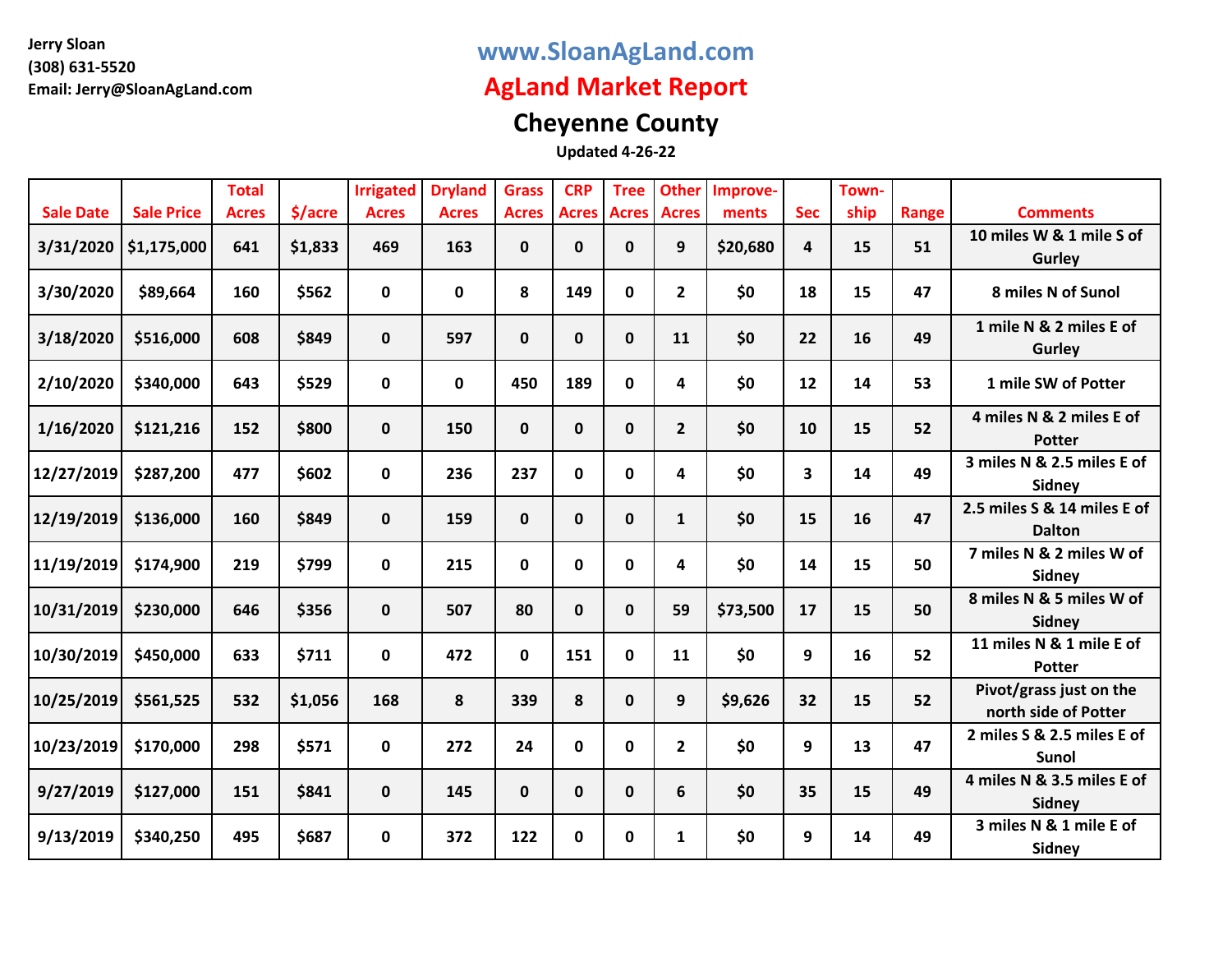### **www.SloanAgLand.com**

## **AgLand Market Report**

# **Cheyenne County**

|                  |                   | <b>Total</b> |         | <b>Irrigated</b> | <b>Dryland</b> | <b>Grass</b> | <b>CRP</b>   | <b>Tree</b>  | <b>Other</b>            | Improve- |                 | Town- |       |                                              |
|------------------|-------------------|--------------|---------|------------------|----------------|--------------|--------------|--------------|-------------------------|----------|-----------------|-------|-------|----------------------------------------------|
| <b>Sale Date</b> | <b>Sale Price</b> | <b>Acres</b> | \$/acre | <b>Acres</b>     | <b>Acres</b>   | <b>Acres</b> | <b>Acres</b> | <b>Acres</b> | <b>Acres</b>            | ments    | <b>Sec</b>      | ship  | Range | <b>Comments</b>                              |
| 8/27/2019        | \$182,975         | 260          | \$703   | $\mathbf{0}$     | 258            | 0            | $\mathbf 0$  | 0            | $\mathbf{2}$            | \$2,670  | 32 <sub>2</sub> | 15    | 49    | 5 miles N of Sidney                          |
| 7/8/2019         | \$130,000         | 161          | \$808   | $\mathbf 0$      | 125            | 25           | 8            | 0            | 4                       | \$0      | 27              | 17    | 49    | 1 mile NE of Dalton                          |
| 7/3/2019         | \$227,713         | 292          | \$780   | $\mathbf 0$      | 283            | $\mathbf 0$  | $\pmb{0}$    | $\mathbf 0$  | 9                       | \$270    | 12              | 16    | 52    | 10 miles N & 4.5 miles E of<br><b>Potter</b> |
| 6/25/2019        | \$72,474          | 121          | \$600   | $\mathbf{0}$     | 0              | 83           | 38           | 0            | $\mathbf{0}$            | \$10,675 | 5               | 14    | 52    | On the east side of Potter                   |
| 5/31/2019        | \$95,000          | 147          | \$648   | $\mathbf 0$      | 144            | $\mathbf 0$  | $\mathbf 0$  | $\mathbf 0$  | 3                       | \$0      | 20              | 13    | 49    | 1 mile S of Sidney                           |
| 5/31/2019        | \$118,500         | 133          | \$892   | 0                | 132            | 0            | $\mathbf 0$  | 0            | 0                       | \$0      | 9               | 16    | 47    | 2.5 miles S & 13 miles E of<br><b>Dalton</b> |
| 5/16/2019        | \$180,000         | 118          | \$1,530 | $\mathbf{0}$     | 0              | 115          | $\mathbf 0$  | $\mathbf 0$  | 3                       | \$77,175 | 26              | 15    | 49    | 6 miles N & 3 miles E of<br>Sidney           |
| 5/15/2019        | \$55,000          | 103          | \$536   | $\mathbf 0$      | 28             | 68           | $\mathbf 0$  | 0            | $\overline{\mathbf{z}}$ | \$43,063 | 6               | 16    | 52    | 12 miles N & 1 mile W of<br><b>Potter</b>    |
| 5/15/2019        | \$210,000         | 177          | \$1,187 | $\mathbf 0$      | 172            | $\mathbf 0$  | $\mathbf 0$  | $\mathbf 0$  | 5                       | \$74,999 | 5               | 15    | 51    | 5 miles N & 6 miles E of<br><b>Potter</b>    |
| 5/10/2019        | \$300,000         | 318          | \$943   | $\mathbf 0$      | 314            | 0            | $\mathbf 0$  | 0            | 4                       | \$0      | 8               | 16    | 51    | 2 miles S & 13 miles W of<br><b>Dalton</b>   |
| 4/16/2019        | \$155,000         | 320          | \$484   | $\mathbf 0$      | $\mathbf 0$    | 154          | 143          | $\mathbf{0}$ | 23                      | \$3,035  | 4               | 12    | 52    | 10 miles W of Lorenzo                        |
| 4/12/2019        | \$90,000          | 157          | \$574   | $\mathbf 0$      | 154            | $\mathbf 0$  | $\mathbf 0$  | 0            | 3                       | \$450    | 32              | 17    | 51    | 13 miles W of Dalton                         |
| 4/12/2019        | \$135,900         | 160          | \$847   | $\mathbf{0}$     | 100            | 52           | $\mathbf 0$  | $\mathbf{0}$ | 8                       | \$8,463  | 34              | 15    | 47    | 4.5 miles N & 2.5 miles W of<br>Lodgepole    |
| 4/10/2019        | \$297,000         | 323          | \$919   | $\mathbf 0$      | 320            | 0            | $\mathbf 0$  | 0            | 4                       | \$4,692  | 32              | 15    | 46    | 5.5 miles N & .5 mile E of<br>Lodgepole      |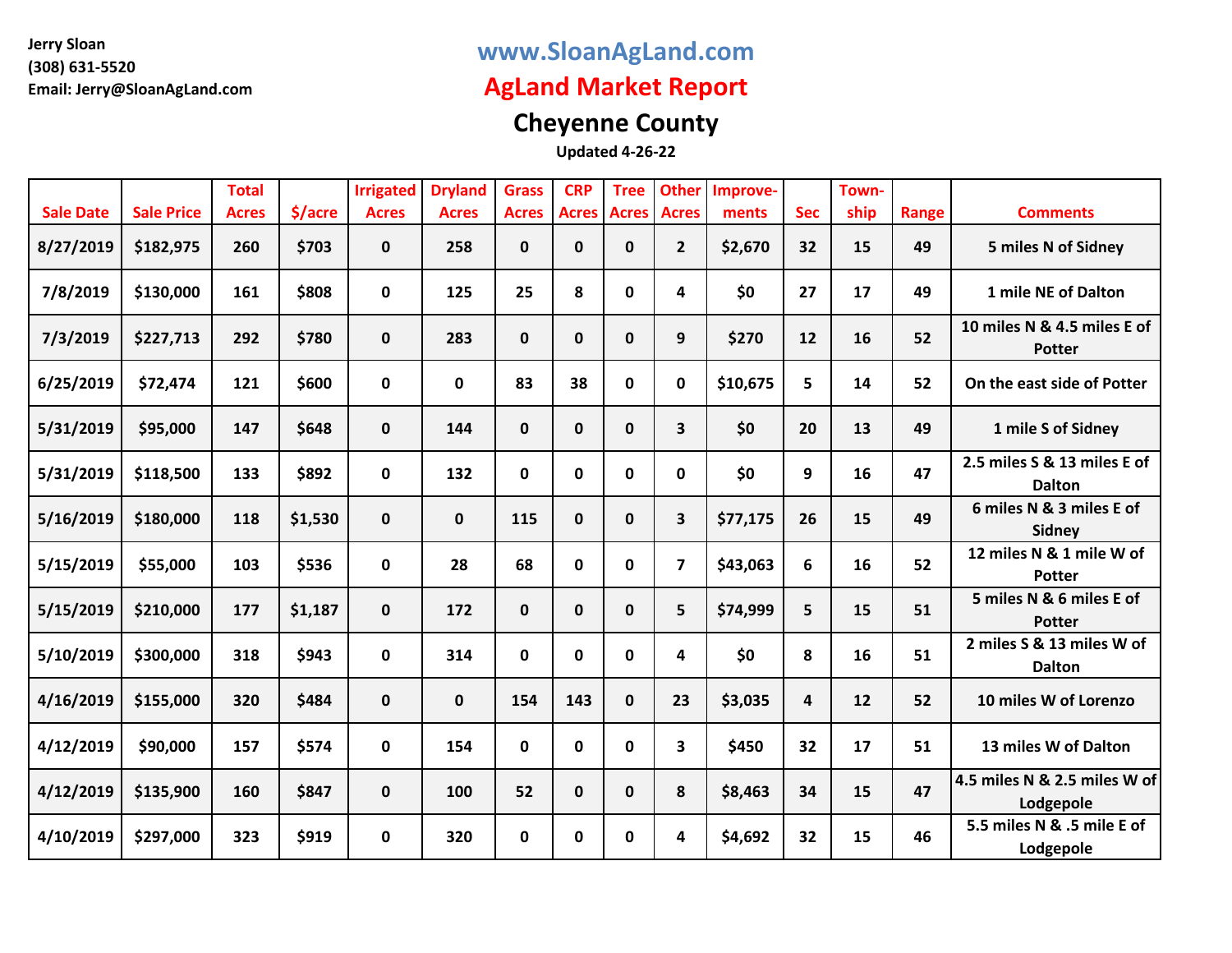### **www.SloanAgLand.com**

## **AgLand Market Report**

# **Cheyenne County**

|                  |                   | <b>Total</b> |         | <b>Irrigated</b> | <b>Dryland</b> | <b>Grass</b>   | <b>CRP</b>   | <b>Tree</b>  | <b>Other</b>   | Improve- |                | Town- |       |                                              |
|------------------|-------------------|--------------|---------|------------------|----------------|----------------|--------------|--------------|----------------|----------|----------------|-------|-------|----------------------------------------------|
| <b>Sale Date</b> | <b>Sale Price</b> | <b>Acres</b> | \$/acre | <b>Acres</b>     | <b>Acres</b>   | <b>Acres</b>   | <b>Acres</b> | <b>Acres</b> | <b>Acres</b>   | ments    | <b>Sec</b>     | ship  | Range | <b>Comments</b>                              |
| 3/29/2019        | \$78,575          | 157          | \$500   | $\mathbf{0}$     | 0              | 63             | 92           | 0            | $\mathbf{2}$   | \$0      | 4              | 12    | 53    | 11.5 miles S & 2 miles W of<br><b>Potter</b> |
| 3/26/2019        | \$80,300          | 145          | \$552   | $\mathbf 0$      | 0              | 145            | $\mathbf 0$  | 0            | 0              | \$0      | 26             | 14    | 49    | On the east side of Sidney                   |
| 3/19/2019        | \$90,000          | 160          | \$563   | $\mathbf 0$      | 159            | $\mathbf 0$    | $\mathbf 0$  | $\mathbf 0$  | $\mathbf{1}$   | \$0      | 3              | 14    | 50    | 2 miles W & 4 miles N of<br>Sidney           |
| 3/15/2019        | \$145,000         | 137          | \$1,055 | 0                | 134            | 0              | 0            | 0            | 4              | \$0      | 12             | 16    | 51    | 7 miles W & 1.5 miles S of<br><b>Dalton</b>  |
| 2/22/2019        | \$67,950          | 151          | \$450   | $\mathbf 0$      | 0              | $\mathbf 0$    | 143          | $\mathbf 0$  | 9              | \$0      | 18             | 14    | 52    | 2.5 miles S of Potter                        |
| 2/22/2019        | \$219,880         | 239          | \$918   | 0                | 234            | $\mathbf 0$    | $\mathbf 0$  | 0            | 5              | \$0      | 25             | 17    | 51    | 8.5 miles W & .5 mile N of<br><b>Dalton</b>  |
| 2/11/2019        | \$131,944         | 165          | \$800   | $\mathbf{0}$     | 160            | $\mathbf 0$    | $\mathbf 0$  | $\mathbf 0$  | 5              | \$0      | 24             | 15    | 52    | 3 miles N & 4.5 miles E of<br><b>Potter</b>  |
| 2/11/2019        | \$139,296         | 174          | \$800   | $\mathbf 0$      | 164            | 5              | 0            | 0            | 5              | \$0      | $\overline{7}$ | 15    | 51    | 4 miles N & 5.5 miles E of<br><b>Potter</b>  |
| 1/31/2019        | \$247,200         | 310          | \$797   | $\mathbf 0$      | 292            | $\overline{7}$ | 3            | $\mathbf 0$  | $\overline{7}$ | \$0      | 10             | 15    | 52    | 5 miles N & 2 miles E of<br><b>Potter</b>    |
| 1/30/2019        | \$339,200         | 323          | \$1,050 | 0                | 315            | $\mathbf{0}$   | 0            | 0            | 8              | \$625    | 3              | 16    | 48    | 2 miles S & 8 Miles E of<br><b>Dalton</b>    |
| 1/29/2019        | \$133,820         | 134          | \$1,000 | $\mathbf 0$      | 132            | $\mathbf{0}$   | $\mathbf 0$  | $\mathbf 0$  | $\overline{2}$ | \$0      | 17             | 16    | 51    | 2.5 miles S & 11 miles W of<br><b>Dalton</b> |
| 1/17/2019        | \$234,000         | 320          | \$731   | $\mathbf{0}$     | 312            | $\mathbf 0$    | $\mathbf 0$  | 0            | 8              | \$0      | 8              | 15    | 51    | 5 miles N & 6 miles E of<br><b>Potter</b>    |
| 1/3/2019         | \$96,000          | 161          | \$595   | $\mathbf{0}$     | 157            | 0              | 0            | $\mathbf 0$  | 4              | \$0      | $\overline{7}$ | 12    | 49    | 6 miles E & 1 miles S of<br>Lorenzo          |
| 12/11/2018       | \$122,000         | 313          | \$389   | $\mathbf 0$      | $\mathbf 0$    | 112            | 194          | $\mathbf{2}$ | 5              | \$0      | 26             | 15    | 48    | 6 miles N & 9 miles E of<br>Sidney           |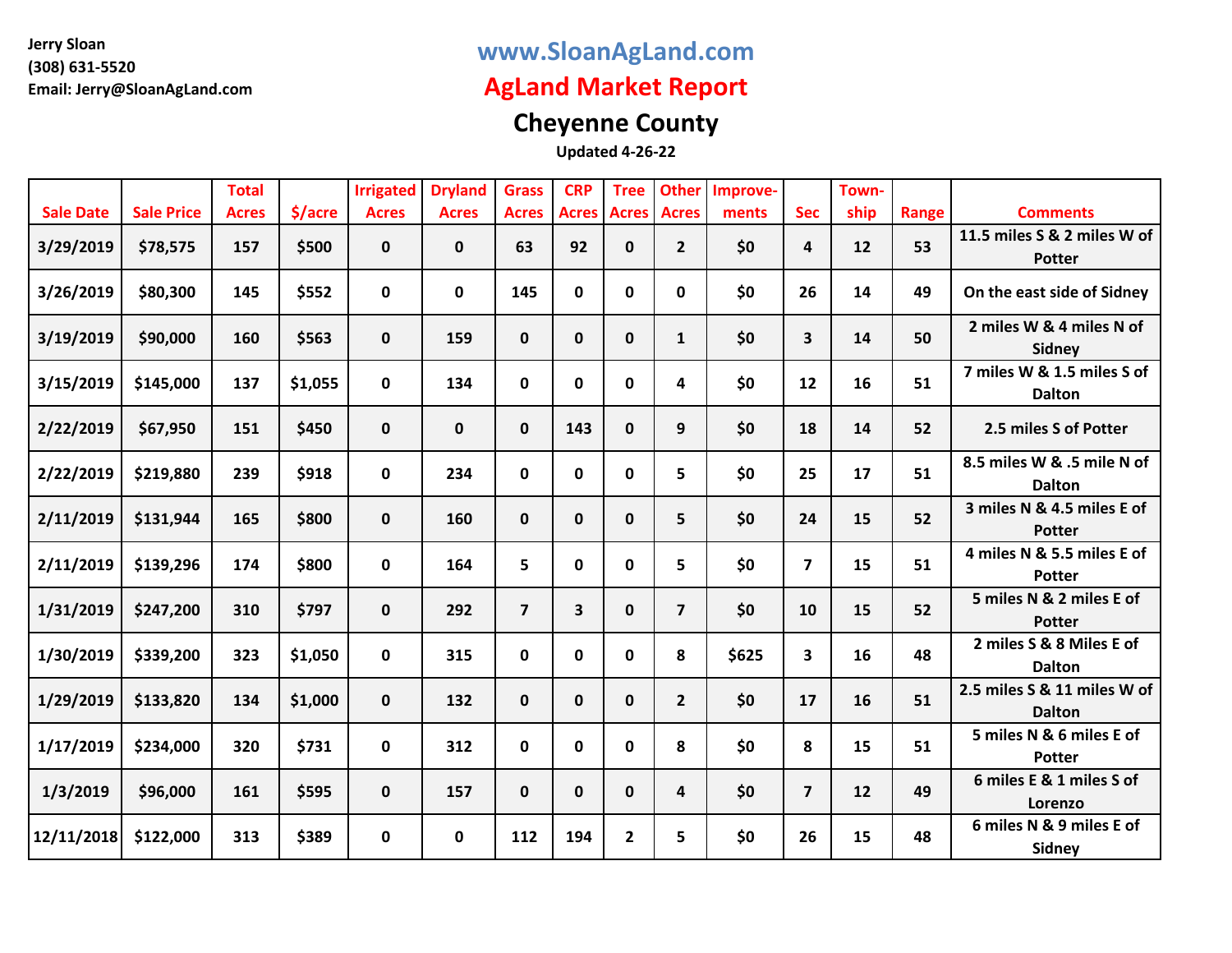### **www.SloanAgLand.com**

## **AgLand Market Report**

# **Cheyenne County**

|                  |                   | <b>Total</b> |         | <b>Irrigated</b> | <b>Dryland</b> | <b>Grass</b> | <b>CRP</b>   | <b>Tree</b>  | <b>Other</b>   | Improve- |                | Town- |       |                                            |
|------------------|-------------------|--------------|---------|------------------|----------------|--------------|--------------|--------------|----------------|----------|----------------|-------|-------|--------------------------------------------|
| <b>Sale Date</b> | <b>Sale Price</b> | <b>Acres</b> | \$/acre | <b>Acres</b>     | <b>Acres</b>   | <b>Acres</b> | <b>Acres</b> | <b>Acres</b> | <b>Acres</b>   | ments    | <b>Sec</b>     | ship  | Range | <b>Comments</b>                            |
| 12/7/2018        | \$96,000          | 161          | \$597   | $\mathbf 0$      | 159            | 0            | $\pmb{0}$    | 0            | $\mathbf{2}$   | \$0      | 25             | 13    | 50    | 3.5 miles E & 1.5 miles N of<br>Lorenzo    |
| 11/30/2018       | \$70,000          | 179          | \$391   | $\mathbf 0$      | 0              | 166          | $\mathbf 0$  | 0            | 13             | \$0      | 29             | 14    | 49    | On the NE edge of Sidney                   |
| 11/1/2018        | \$262,400         | 328          | \$801   | $\mathbf 0$      | 311            | 11           | $\mathbf 0$  | 0            | 6              | \$0      | 9              | 15    | 49    | 2 miles S & 1 mile E of<br>Gurley          |
| 10/19/2018       | \$450,000         | 343          | \$1,310 | 197              | 36             | 105          | $\pmb{0}$    | $\mathbf 0$  | 5              | \$2,665  | 33             | 14    | 49    | On the E side of Sidney                    |
| 10/11/2018       | \$300,000         | 441          | \$680   | 20               | 229            | 139          | 38           | $\mathbf 0$  | 14             | \$0      | $\overline{7}$ | 14    | 47    | 2.5 miles N of Sunol                       |
| 9/21/2018        | \$161,700         | 155          | \$1,044 | $\mathbf 0$      | 153            | 0            | $\mathbf 0$  | $\mathbf 0$  | $\mathbf{2}$   | \$0      | $\overline{2}$ | 16    | 51    | 1 mile S and 8 miles W of<br><b>Dalton</b> |
| 9/11/2018        | \$205,500         | 274          | \$749   | $\mathbf 0$      | 264            | 0            | $\mathbf 0$  | $\mathbf{0}$ | 10             | \$0      | 4              | 14    | 50    | 7 miles NW of Sidney                       |
| 8/30/2018        | \$133,000         | 162          | \$820   | $\mathbf 0$      | 160            | 0            | $\pmb{0}$    | $\mathbf 0$  | $\mathbf{2}$   | \$0      | 17             | 15    | 49    | 3 miles S of Gurley                        |
| 8/22/2018        | \$100,000         | 160          | \$625   | $\mathbf 0$      | 69             | 90           | $\mathbf 0$  | $\mathbf 0$  | $\mathbf{2}$   | \$0      | 28             | 16    | 48    | 8 miles E of Gurley                        |
| 7/16/2018        | \$106,672         | 157          | \$680   | $\mathbf 0$      | 153            | 0            | $\pmb{0}$    | 0            | 4              | \$0      | 14             | 12    | 51    | 3 miles SW of Lorenzo                      |
| 7/13/2018        | \$217,500         | 300          | \$726   | $\mathbf 0$      | 0              | 6            | 292          | $\mathbf 0$  | 2 <sup>1</sup> | \$0      | 18             | 16    | 48    | <b>5 miles SE of Dalton</b>                |
| 6/25/2018        | \$68,000          | 85           | \$800   | $\mathbf 0$      | 82             | 0            | $\mathbf 0$  | $\mathbf 0$  | 3              | \$0      | 18             | 16    | 47    | 13 miles SE of Dalton                      |
| 6/8/2018         | \$100,000         | 161          | \$621   | $\mathbf 0$      | 159            | 0            | $\pmb{0}$    | $\mathbf 0$  | 2 <sup>1</sup> | \$0      | 4              | 12    | 50    | 1 mile E of Lorenzo                        |
| 6/8/2018         | \$285,000         | 318          | \$896   | 0                | 313            | 0            | 0            | 0            | 5              | \$490    | 29             | 16    | 49    | On the NE edge of Gurley                   |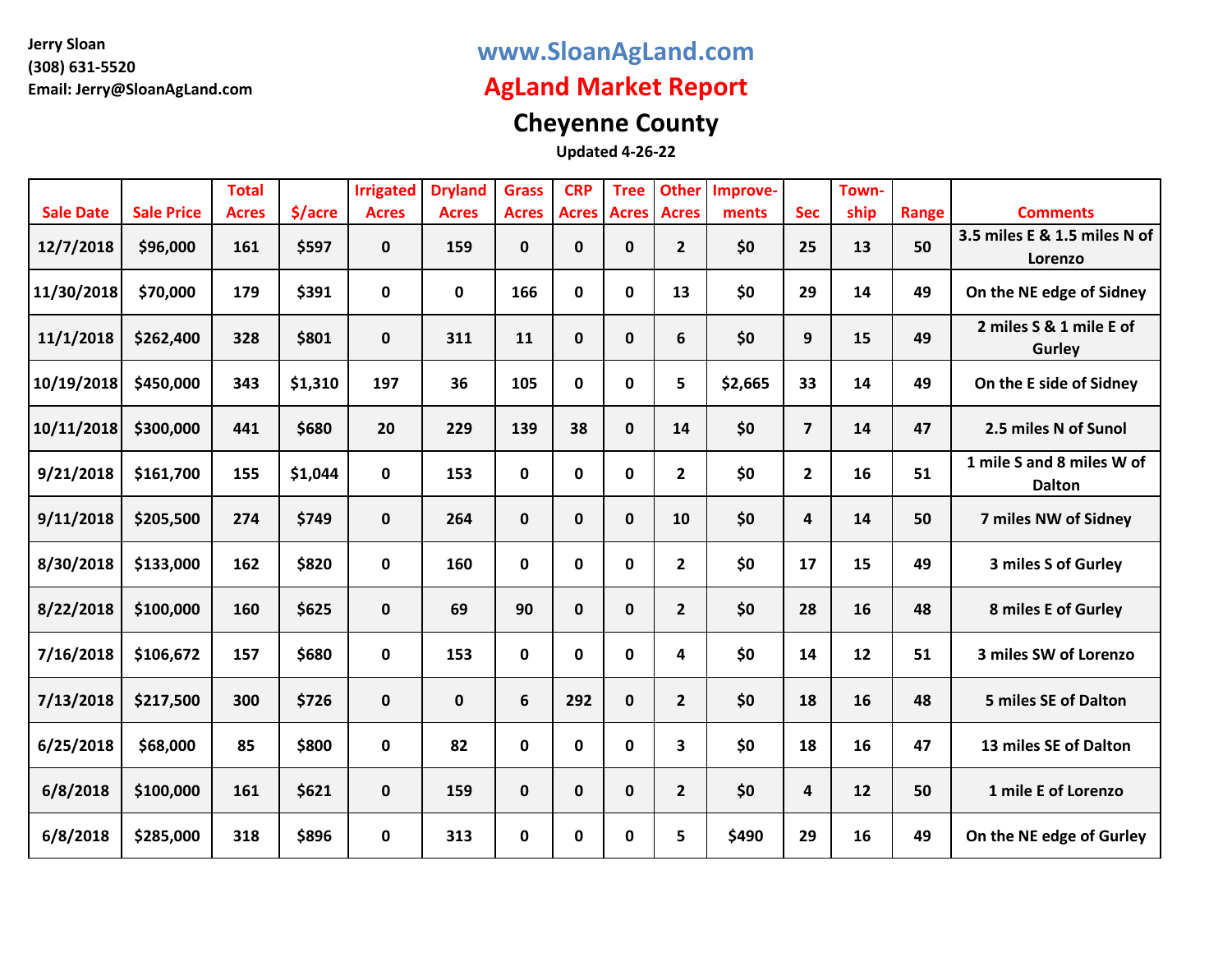### **www.SloanAgLand.com**

## **AgLand Market Report**

# **Cheyenne County**

|                  |                   | <b>Total</b> |         | <b>Irrigated</b> | <b>Dryland</b> | <b>Grass</b> | <b>CRP</b>   | <b>Tree</b>  | <b>Other</b> | Improve- |                | Town- |       |                         |
|------------------|-------------------|--------------|---------|------------------|----------------|--------------|--------------|--------------|--------------|----------|----------------|-------|-------|-------------------------|
| <b>Sale Date</b> | <b>Sale Price</b> | <b>Acres</b> | \$/acre | <b>Acres</b>     | <b>Acres</b>   | <b>Acres</b> | <b>Acres</b> | <b>Acres</b> | <b>Acres</b> | ments    | <b>Sec</b>     | ship  | Range | <b>Comments</b>         |
| 6/1/2018         | \$128,000         | 161          | \$796   | $\mathbf 0$      | 159            | 0            | $\pmb{0}$    | $\mathbf 0$  | $\mathbf{2}$ | \$0      | $\overline{7}$ | 16    | 50    | 7 miles SW of Dalton    |
| 5/10/2018        | \$153,000         | 165          | \$929   | $\mathbf 0$      | 161            | 0            | $\mathbf 0$  | 0            | 4            | \$0      | 21             | 16    | 49    | 3 miles NE of Gurley    |
| 5/8/2018         | \$355,000         | 221          | \$1,608 | 24               | 21             | 166          | $\mathbf 0$  | $\mathbf 0$  | 9            | \$0      | 29             | 14    | 47    | 1 mile E of Sunol       |
| 5/2/2018         | \$61,963          | 99           | \$623   | $\mathbf 0$      | 96             | 0            | $\pmb{0}$    | 0            | 3            | \$0      | 15             | 12    | 49    | 9 miles SE of Sidney    |
| 4/4/2018         | \$95,000          | 161          | \$589   | $\mathbf 0$      | 147            | 5            | $\pmb{0}$    | $\mathbf{0}$ | 10           | \$13,680 | 14             | 15    | 48    | 17 miles NE of Sidney   |
| 4/4/2018         | \$95,000          | 160          | \$594   | $\mathbf 0$      | 158            | 0            | $\mathbf 0$  | $\mathbf 0$  | $\mathbf{2}$ | \$0      | 14             | 15    | 48    | 20 miles NE of Sidney   |
| 4/4/2018         | \$141,810         | 326          | \$435   | $\mathbf 0$      | 0              | $\mathbf 0$  | 320          | $\mathbf{0}$ | 6            | \$0      | $\mathbf{1}$   | 13    | 53    | 6 miles S of Potter     |
| 4/4/2018         | \$190,000         | 315          | \$604   | 0                | 305            | 6            | $\mathbf 0$  | 0            | 4            | \$0      | 10             | 15    | 48    | 19 miles NE of Sidney   |
| 3/29/2018        | \$88,000          | 161          | \$547   | $\mathbf 0$      | 132            | $\mathbf 0$  | 27           | $\mathbf 0$  | $2^{\circ}$  | \$0      | 11             | 12    | 48    | 16 miles SE of Sidney   |
| 3/29/2018        | \$92,800          | 160          | \$580   | $\mathbf 0$      | 159            | 0            | $\mathbf 0$  | $\mathbf 0$  | $\mathbf{1}$ | \$0      | 28             | 13    | 47    | 9 miles SW of Lodgepole |
| 3/29/2018        | \$140,000         | 160          | \$875   | $\mathbf 0$      | 156            | $\mathbf{0}$ | $\mathbf 0$  | $\mathbf 0$  | 4            | \$0      | 20             | 17    | 51    | 14 miles W of Dalton    |
| 3/29/2018        | \$170,000         | 161          | \$1,053 | 0                | 148            | 10           | $\mathbf 0$  | 0            | 3            | \$0      | 21             | 17    | 51    | 12 miles W of Dalton    |
| 3/29/2018        | \$170,000         | 162          | \$1,053 | $\mathbf 0$      | 158            | $\mathbf 0$  | $\mathbf 0$  | $\mathbf 0$  | 4            | \$0      | 21             | 17    | 51    | 12 miles W of Dalton    |
| 3/29/2018        | \$200,300         | 314          | \$638   | $\mathbf 0$      | 306            | $\mathbf{0}$ | 0            | 0            | 8            | \$0      | 26             | 13    | 47    | 7 miles SW of Lodgepole |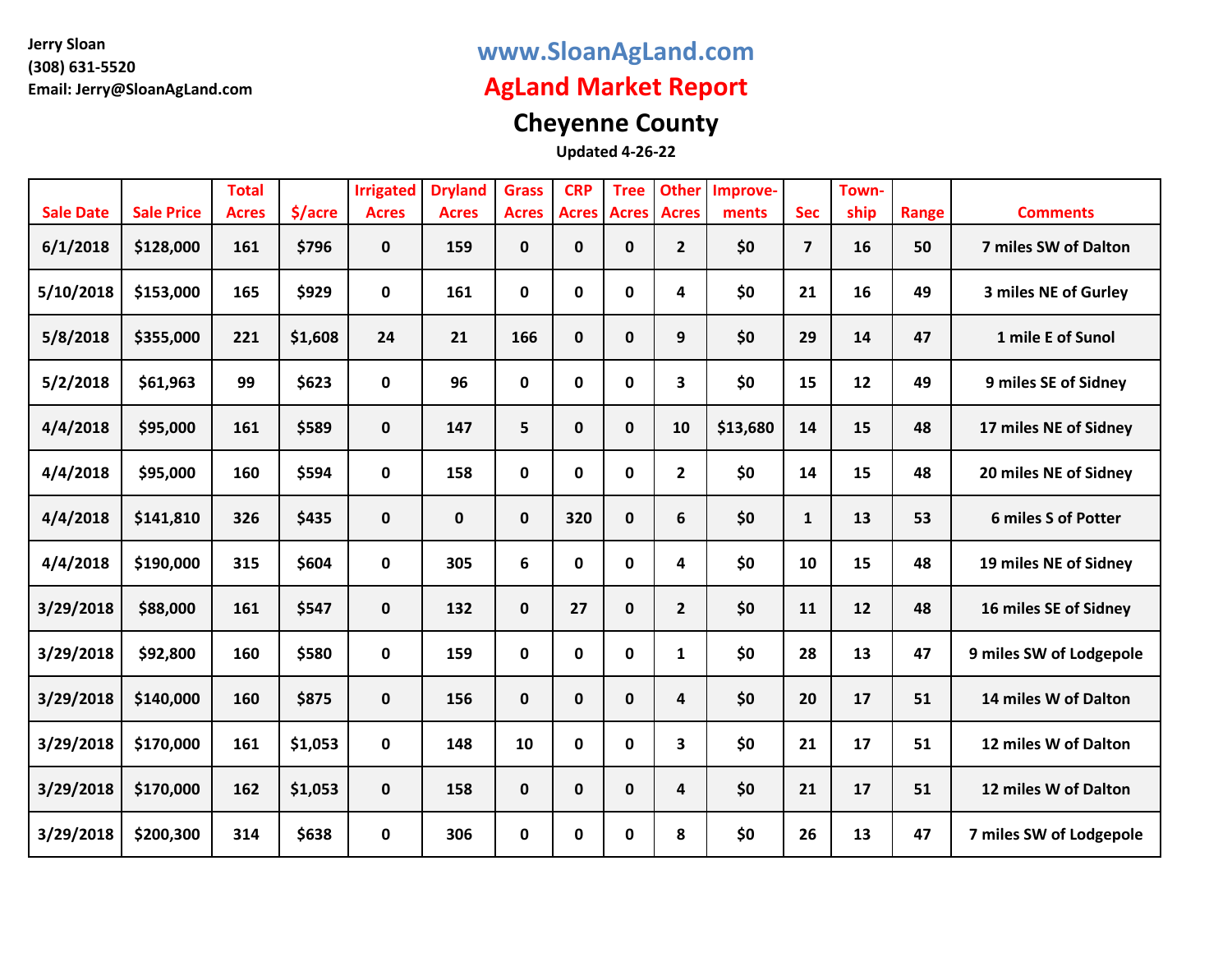### **www.SloanAgLand.com**

## **AgLand Market Report**

# **Cheyenne County**

|                  |                   | <b>Total</b> |         | <b>Irrigated</b> | <b>Dryland</b> | <b>Grass</b> | <b>CRP</b>   | <b>Tree</b>    | <b>Other</b>            | Improve- |                | Town- |       |                                                    |
|------------------|-------------------|--------------|---------|------------------|----------------|--------------|--------------|----------------|-------------------------|----------|----------------|-------|-------|----------------------------------------------------|
| <b>Sale Date</b> | <b>Sale Price</b> | <b>Acres</b> | \$/acre | <b>Acres</b>     | <b>Acres</b>   | <b>Acres</b> | <b>Acres</b> | <b>Acres</b>   | <b>Acres</b>            | ments    | <b>Sec</b>     | ship  | Range | <b>Comments</b>                                    |
| 3/29/2018        | \$830,000         | 521          | \$1,592 | 249              | 263            | $\mathbf{0}$ | 6            | $\mathbf 0$    | 3                       | \$225    | 6              | 16    | 51    | 2 pivots, 1 well, dryland 13<br>miles W of Dalton  |
| 3/27/2018        | \$730,000         | 307          | \$2,377 | 263              | 39             | 0            | 0            | 0              | 6                       | \$110    | 34             | 16    | 52    | 2 Pivots, 1 well 8 miles NE<br>of Potter           |
| 3/23/2018        | \$180,000         | 316          | \$570   | $\mathbf 0$      | 0              | 114          | 194          | $\overline{2}$ | 5                       | \$0      | 26             | 15    | 48    | 14 miles NE of Sidney                              |
| 3/23/2018        | \$525,000         | 640          | \$821   | 120              | 437            | 69           | $\mathbf 0$  | 0              | 13                      | \$3,699  | 24             | 13    | 52    | Pivot irrigated & dryland 15<br>miles SW of Sidney |
| 3/16/2018        | \$108,120         | 159          | \$678   | $\mathbf{0}$     | 156            | $\mathbf 0$  | $\mathbf 0$  | $\mathbf 0$    | 4                       | \$0      | $\overline{2}$ | 12    | 51    | 9 miles SW of Sidney                               |
| 3/16/2018        | \$112,470         | 163          | \$691   | 0                | 159            | 0            | 0            | 0              | 4                       | \$0      | 27             | 13    | 50    | 6 miles SW of Sidney                               |
| 3/16/2018        | \$207,400         | 305          | \$681   | $\mathbf{0}$     | 303            | $\mathbf 0$  | 0            | $\mathbf 0$    | $\overline{2}$          | \$1,302  | $\mathbf{1}$   | 12    | 51    | 8 miles SW of Sidney                               |
| 3/5/2018         | \$51,000          | 80           | \$634   | $\mathbf 0$      | 76             | 0            | $\mathbf 0$  | $\mathbf 0$    | 5                       | \$0      | 25             | 13    | 48    | 7 miles SW of Sunol                                |
| 3/2/2018         | \$400,000         | 241          | \$1,659 | 166              | 0              | 68           | $\mathbf 0$  | $\mathbf 0$    | $\overline{\mathbf{z}}$ | \$27,793 | 35             | 14    | 50    | 1 mile W of Sidney                                 |
| 2/28/2018        | \$103,000         | 111          | \$928   | $\mathbf 0$      | 110            | 0            | $\mathbf 0$  | $\mathbf 0$    | $\mathbf{1}$            | \$0      | 31             | 16    | 49    | On the SW edge of Gurley                           |
| 2/27/2018        | \$68,000          | 79           | \$865   | $\mathbf 0$      | 78             | $\mathbf 0$  | 0            | $\mathbf 0$    | $\mathbf{1}$            | \$0      | 6              | 14    | 48    | 8 miles NE of Sidney                               |
| 2/23/2018        | \$73,800          | 145          | \$508   | $\mathbf 0$      | 0              | 6            | 137          | 0              | $\overline{2}$          | \$0      | 9              | 13    | 47    | 5 miles SE of Sunol                                |
| 2/16/2018        | \$81,000          | 160          | \$506   | $\mathbf 0$      | 146            | 12           | $\mathbf 0$  | $\mathbf 0$    | $\mathbf{2}$            | \$0      | 22             | 13    | 47    | 8 miles SW of Lodgepole                            |
| 2/15/2018        | \$65,000          | 160          | \$406   | 0                | 95             | 64           | 0            | 0              | 0                       | \$0      | 26             | 16    | 47    | 16 miles E of Gurley                               |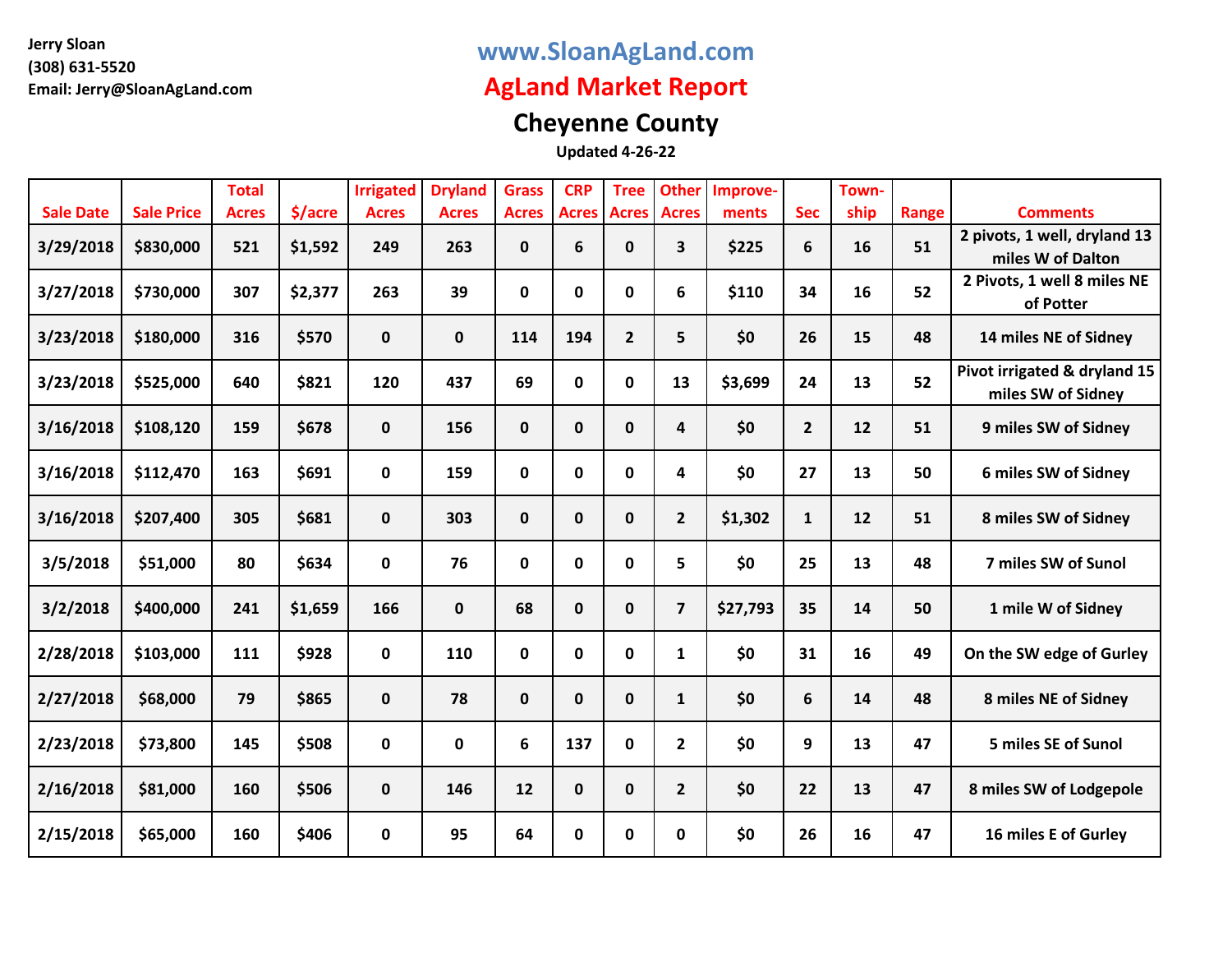### **www.SloanAgLand.com**

## **AgLand Market Report**

# **Cheyenne County**

| <b>Sale Date</b> | <b>Sale Price</b> | <b>Total</b><br><b>Acres</b> | \$/acre | <b>Irrigated</b><br><b>Acres</b> | <b>Dryland</b><br><b>Acres</b> | <b>Grass</b><br><b>Acres</b> | <b>CRP</b><br><b>Acres</b> | <b>Tree</b><br><b>Acres</b> | <b>Other</b><br><b>Acres</b> | Improve-<br>ments | <b>Sec</b>   | Town-<br>ship | Range | <b>Comments</b>          |
|------------------|-------------------|------------------------------|---------|----------------------------------|--------------------------------|------------------------------|----------------------------|-----------------------------|------------------------------|-------------------|--------------|---------------|-------|--------------------------|
| 2/5/2018         | \$267,000         | 319                          | \$838   | $\mathbf{0}$                     | 306                            | $\mathbf 0$                  | 3                          | $\mathbf{0}$                | 9                            | \$0               | 23           | 15            | 49    | 10 miles NE of Sidney    |
| 1/22/2018        | \$140,000         | 160                          | \$875   | $\mathbf 0$                      | 156                            | 0                            | $\mathbf 0$                | $\mathbf 0$                 | 4                            | \$0               | 10           | 16            | 52    | 12 miles NE of Potter    |
| 1/17/2018        | \$225,400         | 322                          | \$700   | $\mathbf{0}$                     | 319                            | $\mathbf 0$                  | $\mathbf 0$                | 0                           | 4                            | \$0               | 0            | $\mathbf 0$   | 0     | 10 miles SW of Lodgepole |
| 1/16/2018        | \$114,085         | 158                          | \$722   | $\mathbf 0$                      | 153                            | 0                            | $\mathbf 0$                | $\mathbf 0$                 | 5                            | \$0               | 19           | 16            | 47    | 11 miles E of Gurley     |
| 1/16/2018        | \$186,075         | 271                          | \$687   | $\mathbf{0}$                     | 265                            | 1                            | $\mathbf 0$                | 0                           | 5                            | \$0               | 24           | 16            | 48    | 11 miles E of Gurley     |
| 1/12/2018        | \$38,500          | 154                          | \$249   | $\mathbf 0$                      | 50                             | 104                          | $\mathbf 0$                | $\mathbf 0$                 | 0                            | \$0               | 35           | 15            | 47    | 6 miles NW of Lodgepole  |
| 1/10/2018        | \$320,000         | 634                          | \$505   | $\mathbf 0$                      | 0                              | 626                          | $\mathbf 0$                | $\mathbf{0}$                | 8                            | \$1,700           | 28           | 15            | 49    | 7 miles N of Sidney      |
| 1/5/2018         | \$96,000          | 161                          | \$595   | $\mathbf 0$                      | 130                            | 26                           | 3                          | $\mathbf 0$                 | $\overline{2}$               | \$0               | 9            | 12            | 48    | 10 miles SW of Sunol     |
| 12/29/2017       | \$50,000          | 80                           | \$622   | $\mathbf 0$                      | 76                             | $\mathbf 0$                  | $\mathbf 0$                | $\bf{0}$                    | 5                            | \$0               | 25           | 13            | 48    | 7 miles SW of Sunol      |
| 12/27/2017       | \$400,000         | 126                          | \$3,168 | 96                               | $\overline{\mathbf{3}}$        | 20                           | $\mathbf 0$                | $\mathbf{0}$                | 8                            | \$48,415          | 36           | 14            | 50    | On the W side of Sidney  |
| 12/5/2017        | \$100,000         | 163                          | \$613   | $\mathbf 0$                      | 159                            | $\mathbf 0$                  | $\mathbf 0$                | $\mathbf{0}$                | 4                            | \$0               | 29           | 13            | 46    | 5 miles S of Lodgepole   |
| 12/1/2017        | \$106,500         | 125                          | \$849   | $\mathbf 0$                      | 122                            | $\mathbf 0$                  | $\mathbf 0$                | 0                           | 4                            | \$0               | $\mathbf{2}$ | 14            | 49    | 7 miles NE of Sidney     |
| 12/1/2017        | \$145,301         | 157                          | \$924   | $\mathbf 0$                      | 151                            | $\mathbf{0}$                 | $\mathbf 0$                | 0                           | 6                            | \$0               | 12           | 14            | 49    | 7 miles NE of Sidney     |
| 11/20/2017       | \$55,000          | 105                          | \$522   | $\mathbf 0$                      | 79                             | 26                           | $\mathbf 0$                | 0                           | 0                            | \$0               | $\mathbf{1}$ | 15            | 47    | 11 miles N of Lodgepole  |